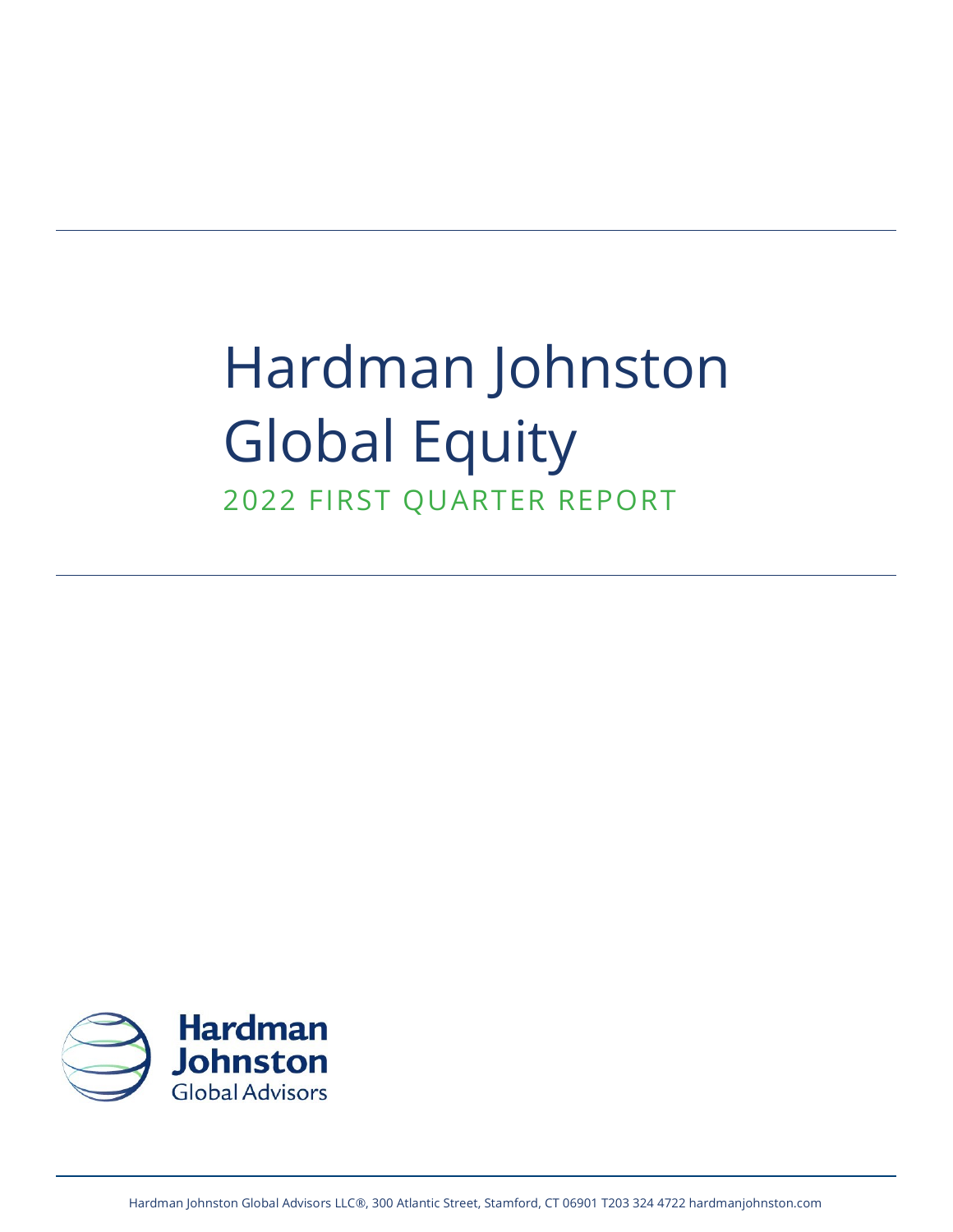

| <b>COMPOSITE PERFORMANCE (%) (period ending March 31, 2022)</b> |          |         |                |         |                 |                  |  |  |
|-----------------------------------------------------------------|----------|---------|----------------|---------|-----------------|------------------|--|--|
|                                                                 | 1st QTR  | 1 Year  | <b>3 Years</b> | 5 Years | <b>10 Years</b> | <b>Inception</b> |  |  |
| Global Equity (gross of fees)                                   | $-10.53$ | $-1.92$ | 17.02          | 17.26   | 14.57           | 11.63            |  |  |
| Global Equity (net of fees)                                     | $-10.68$ | $-2.56$ | 16.26          | 16.48   | 13.78           | 10.88            |  |  |
| MSCI AC World Net Index                                         | $-5.36$  | 7.28    | 13.74          | 11.64   | 9.99            | 7.38             |  |  |
| MSCI World Index                                                | $-5.15$  | 10.12   | 14.96          | 12.42   | 10.88           | 7.70             |  |  |

Performance is preliminary through March 31, 2022. Periods greater than one year are annualized. **Past performance does not guarantee future results**. Net performance reflects the deduction of advisory fees and reinvestment of income (if applicable). Effective April 1, 2015, the Company changed the primary benchmark for its Global Equity strategy to the MSCI All<br>Country World Net Index ("ACWI"). The

# KEY TAKEAWAYS

- International markets decline after war in Ukraine clouds outlook
- Inflation spikes as energy and commodity prices soar, prompting monetary policy tightening
- Chinese markets contend with COVID shutdowns and potential ADR delistings on US exchanges
- Global Equity Composite returned –10.68%, net, underperforming the MSCI ACWI return of –5.36% and the MSCI World return of –5.15%

# MARKET REVIEW

International equities weakened in the first quarter as the war in Ukraine fed into existing investor concerns about rising energy and commodity prices, soaring inflation, and softening economic growth. The MSCI ACWI returned -5.36%, with markets across most regions slipping back, while the MSCI EAFE returned -5.91%.

After finishing 2021 at or near record levels, markets began to pull back in January as rising prices and ongoing supply shortages began to temper growth expectations. Russia's attack on Ukraine in February further shook investors, raising issues of energy and food supply, the potential global repercussions of sanctions, and their combined impact on already rampant inflation. After gaining steadily throughout the early part of the quarter, the price of Brent Crude, the global oil benchmark, spiked to its highest level since the financial crisis. At the end of March, the Biden administration announced the release of US strategic oil reserves in an attempt to control prices and increase supply until production ramps back up.

The effect of energy prices on inflation was marked. Data released in January showed that US inflation hit a four-decade high of 7.0%, before accelerating to 7.9% in February, with economists expecting further increases, at least in the short term. It was a similar trajectory in Europe where CPI climbed to 7.5% in March, including an estimated 45% increase in energy prices year-over-year. Although more moderate by international standards, inflation in Japan reached 0.8%, the highest rate in two years, with expectations of sharper rises to come due to the country's reliance on energy imports. Developing markets also contended with spiraling prices, with double-digit inflation increases in G20 countries including Brazil, Argentina and Turkey.

There were also some positive signals during the first quarter. The US created over 500,000 new jobs per month, sending unemployment to the lowest level since the pandemic. The plentiful supply of new employment opportunities, equating to roughly 1.8 openings per unemployed person, helped fuel rising wages and gave a boost to consumer confidence. In Europe, pent-up demand for leisure soared as countries withdrew most remaining COVID-19 restrictions. Before the onset of the war in Ukraine, TUI Group, Europe's largest vacations company, reported that bookings were close to pre-pandemic levels, with prices up approximately 20%.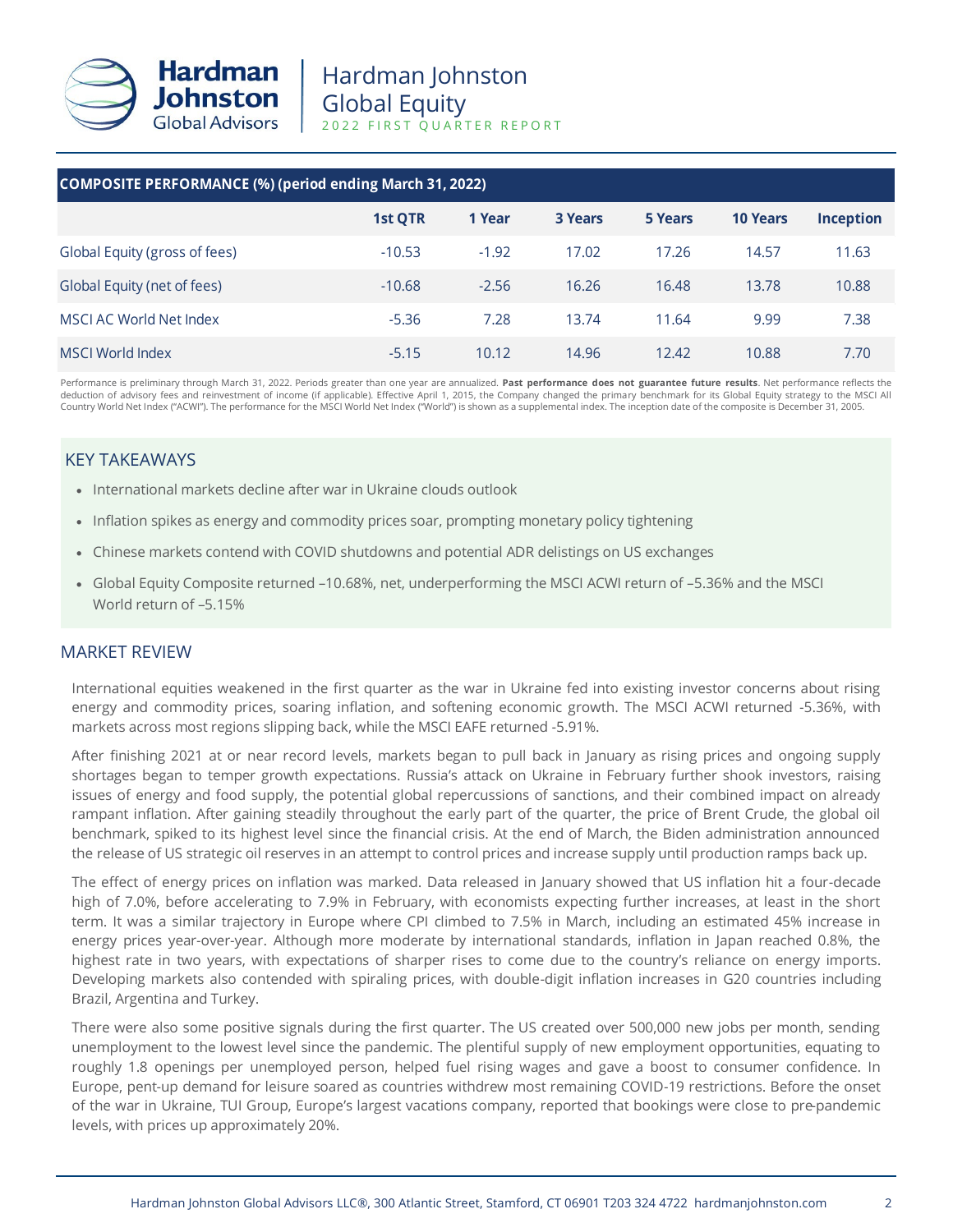

Faced with the unappealing combination of spiking inflation, tight labor markets, and decelerating economic growth, central banks initiated the tightening cycle. The US Federal Reserve implemented its first rate hike since 2018, while Chair Jerome Powell talked of rates returning to a more "neutral" position, feeding market expectations of a series of larger increases to come. In March, the Bank of England lifted interest rates for the third time in four months, singling it out as one of the most hawkish central banks in the developed world. The European Central Bank President Christine Lagarde argued there was still room for accommodative policy, although she guided to interest rates rising after the end of its bond buying program, potentially putting the first hikes by the ECB sometime in the third quarter.

Emerging markets faced the same dilemma. The Reserve Bank of India left its key policy rate unchanged at 4% during the quarter, the same level as throughout the pandemic, in order to support economic growth. In stark contrast, Brazil hiked rates sharply to 11.75% in March, a five-year high, with the country's stocks soaring due to currency strength and rising commodities prices.

While the war in Ukraine dominated much of the agenda, COVID continued to impact activity. China's dynamic zerotolerance approach to outbreaks led to renewed lockdowns in many cities, including Shanghai, the country's economic and financial hub. German auto group Volkswagen scaled back operations in the city due to infections and supply shortages, while delays were experienced at the port despite efforts to keep workers in a closed loop bubble on site. China's manufacturing PMI slipped back below 50 in March, indicating contraction.

China's position on the global stage also came under scrutiny. The US Securities and Exchange Commission identified five Chinese ADRs that could be delisted from US exchanges for failing to meet auditing rules, prompting a sell-off across the sector as the standoff between US and Chinese regulators continued. Investors continued to pull capital out of Chinese investments, in part due to ongoing domestic uncertainty as well as increased geopolitical concerns.

|                     | Average Weight |             |                | <b>Total Return</b> |         | Contribution to |                                 |                          |      |  |
|---------------------|----------------|-------------|----------------|---------------------|---------|-----------------|---------------------------------|--------------------------|------|--|
|                     | Rep. Portfolio | <b>ACWI</b> | Rep. Portfolio | <b>ACWI</b>         |         |                 | <b>Relative Return</b>          |                          |      |  |
| <b>By Sector</b>    |                |             |                |                     |         |                 |                                 |                          |      |  |
| Comm. Services      | 13.2           | 8.3         | 2.3            | $-10.6$             |         |                 |                                 |                          |      |  |
| Real Estate         | 0.0            | 2.7         | 0.0            | $-5.5$              |         |                 |                                 |                          |      |  |
| Consumer Staples    | 0.0            | 6.9         | 0.0            | $-4.0$              |         |                 |                                 |                          |      |  |
| Utilities           | 0.0            | 2.8         | 0.0            | 1.2                 |         |                 |                                 |                          |      |  |
| <b>Materials</b>    | 0.0            | 4.9         | $-1.5$         | 2.8                 |         |                 |                                 |                          |      |  |
| Health Care         | 24.9           | 11.6        | $-6.3$         | $-3.8$              |         |                 |                                 |                          |      |  |
| Financials          | 4.4            | 15.9        | $-0.4$         | $-0.3$              |         |                 |                                 |                          |      |  |
| Energy              | 0.0            | 4.1         | 0.0            | 21.1                |         |                 |                                 |                          |      |  |
| Industrials         | 6.1            | 9.6         | $-25.5$        | $-6.0$              |         |                 |                                 |                          |      |  |
| Cons. Discretionary | 15.8           | 11.9        | $-17.6$        | $-11.3$             |         |                 |                                 |                          |      |  |
| Info. Technology    | 32.6           | 21.4        | $-13.3$        | $-10.8$             |         |                 |                                 |                          |      |  |
| Cash                | 3.0            | 0.0         | 0.1            | $0.0\,$             |         |                 |                                 |                          |      |  |
|                     |                |             |                |                     | $-2.0%$ | $-1.0%$         | 0.0%                            | 1.0%                     | 2.0% |  |
|                     |                |             |                |                     |         |                 | the contract of the contract of | <b>STATE OF BUILDING</b> |      |  |

PERFORMANCE ATTRIBUTION

Contribution from Selection Contribution from Exposure

Preliminary data as of the quarter ending March 31, 2022. Source: FactSet, Hardman Johnston Global Advisors LLC®. **Past performance does not guarantee future results.** The data shown is of a representative portfolio for the Hardman Johnston Global Equity strategy and is for informational purposes only. Results are not indicative of future portfolio characteristics/ returns. Actual results may vary for each client due to specific client guidelines and other factors. Portfolio holdings and/or allocations shown above are as of the date indicated and may not be representative of future investments. Future investments may or may not be profitable.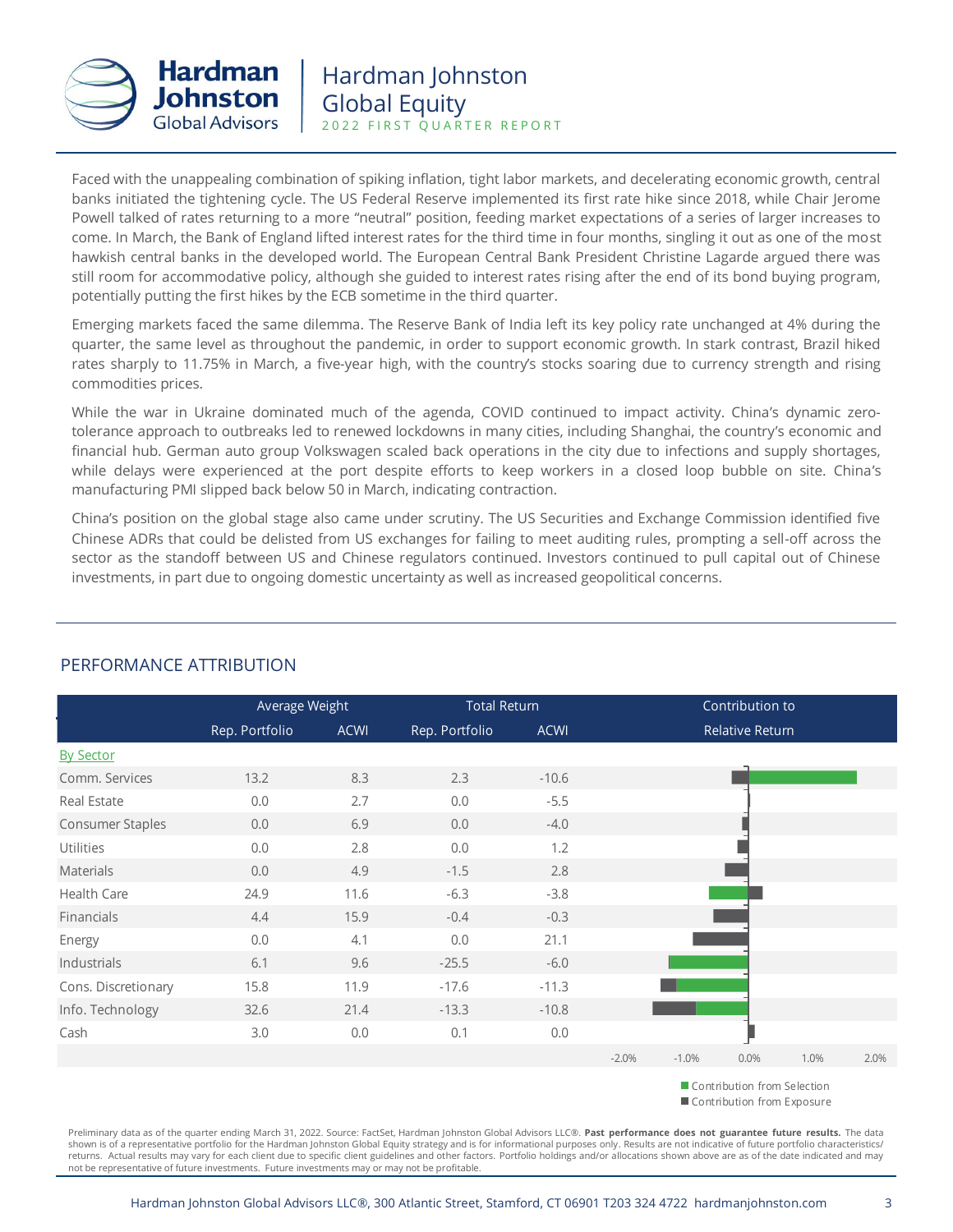

|                         |                | Average Weight |                | <b>Total Return</b> | Contribution to                                                                                                                   |  |  |  |
|-------------------------|----------------|----------------|----------------|---------------------|-----------------------------------------------------------------------------------------------------------------------------------|--|--|--|
|                         | Rep. Portfolio | <b>ACWI</b>    | Rep. Portfolio | <b>ACWI</b>         | <b>Relative Return</b>                                                                                                            |  |  |  |
| <b>By Region</b>        |                |                |                |                     |                                                                                                                                   |  |  |  |
| United Kingdom          | 0.0            | 3.8            | 0.0            | 1.3                 |                                                                                                                                   |  |  |  |
| <b>Emerging Markets</b> | 4.4            | 11.5           | $-15.8$        | $-6.9$              |                                                                                                                                   |  |  |  |
| Pacific ex Japan        | 1.9            | 3.0            | $-25.0$        | 3.0                 |                                                                                                                                   |  |  |  |
| Japan                   | 3.3            | 5.6            | $-24.7$        | $-6.6$              |                                                                                                                                   |  |  |  |
| Europe                  | 8.8            | 12.9           | $-25.2$        | $-9.7$              |                                                                                                                                   |  |  |  |
| North America           | 78.6           | 63.2           | $-7.5$         | $-4.8$              |                                                                                                                                   |  |  |  |
| Cash                    | 3.0            | 0.0            | 0.1            | 0.0                 |                                                                                                                                   |  |  |  |
|                         |                |                |                |                     | $-2.5%$<br>$-2.0%$<br>$-1.5%$<br>$-1.0\%$<br>$-0.5%$<br>0.5%<br>0.0%<br>Contribution from Selection<br>Contribution from Exposure |  |  |  |

Preliminary data as of the quarter ending March 31, 2022. Source: FactSet, Hardman Johnston Global Advisors LLC®. **Past performance does not guarantee future results.** The data shown is of a representative portfolio for the Hardman Johnston Global Equity strategy and is for informational purposes only. Results are not indicative of future portfolio characteristics/ returns. Actual results may vary for each client due to specific client guidelines and other factors. Portfolio holdings and/or allocations shown above are as of the date indicated and may not be representative of future investments. Future investments may or may not be profitable.

# PORTFOLIO COMMENTARY

- Global Equity underperformed the MSCI ACWI by 532 bps on a net basis during the first quarter
- Stock selection in Communication Services was the greatest contributor during the quarter, despite an overweight position which slightly offset gains. Lack of exposure to Real Estate also contributed to results. Security selection and overweight exposure in both Information Technology and Consumer Discretionary were the largest detractors
- No region contributed to relative performance during the quarter, while security selection in North America was the largest detractor, though overweight exposure to the region slightly offset losses

## LARGEST CONTRIBUTORS

**Vertex Pharmaceuticals Inc. (+0.6% total effect)** outperformed in the quarter due to continuous growth of their cystic fibrosis franchise and increasingly positive data readouts in the pipeline. Trikafta continued to see growth due to the uptake in use in the six-to-eleven age population following approval in June 2021. CTX001 had positive data readouts in Sickle Cell Disease and Beta Thalassemia. CTX001 is a cell and gene therapy for the treatment of sickle cell disease and beta thalassemia. Management sizes this opportunity at approximately 32,000 patients, a similar scale to the current cystic fibrosis franchise size. VX-147 had a positive data readout from its phase II trial and is advancing into pivotal clinical development for people with APOL1 mediated kidney disease.

**T-Mobile US, Inc. (+0.5% total effect)** shares jumped 10% after reporting strong 2022 guidance and solid Q4 results. The telecom company is the third largest carrier in the US and plans to expand their Ultra Capacity 5G network to reach 300 million people in the country by the end of 2023. We continue to believe in T-Mobile's dominant position in spectrum, ability to build out a superior 5G mobile data network, become the industry's low-cost producer, and tap new growth opportunities in home internet and mobility in rural and enterprise/government markets, where the company has historically been underexposed.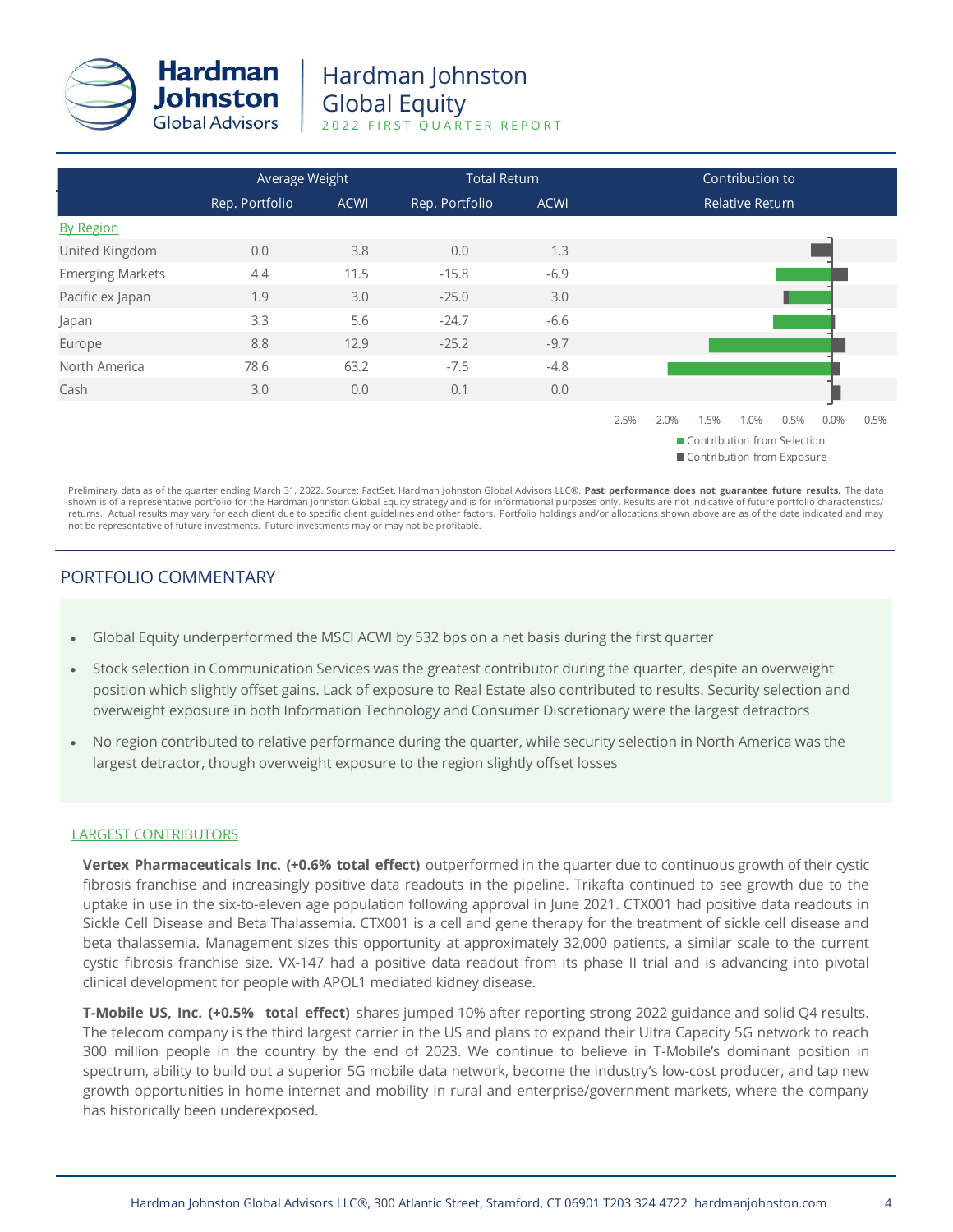

**Activision Blizzard Inc.'s (+0.5% total effect)** shares jumped in reaction to Microsoft's agreement to buy the company in an all-cash deal valued at \$69 billion. Notably, the shares are trading at a substantial 16% discount to the \$95 per share deal price. As Microsoft's largest ever acquisition, the transaction would bolster its video gaming franchise to be ranked third globally by revenue. It is also likely to be subject to regulatory scrutiny by an aggressive FTC looking to rewrite the playbook on antitrust enforcement and merger rules. As such, Microsoft is not expecting deal closure until possibly 2023, which is a reason for the wider than expected spread. Under traditional antitrust frameworks, we see a difficult case given the highly fragmented industry structure for video game studios, where competition is intense, and emerging platforms, such as mobile phone, augmented/virtual reality, and streaming gaming, are already threatening incumbents like Microsoft.

#### LARGEST DETRACTORS

**Vertiv Holdings Co. (-1.6% total effect)** shares fell following lower-than-expected Q4 earnings and 2022 guidance. Driving the miss were worse-than-expected inflationary and supply chain pressures, which were further exacerbated by internal enterprise resource planning (ERP) system issues, which led to improper pricing on several orders. These internal issues have largely been rectified with closer executive oversight to synchronize both the procurement and sales functions, with a greater focus on a dynamic pricing strategy in the current volatile market environment. While the recent execution missteps were disappointing and management may need some time to restore credibility, the underlying investment thesis remains largely intact as the top-line growth outlook continues to be robust, as demonstrated by orders in Q4 accelerating to 51% growth on the back of continued data center demand.

**Prosus NV's (-0.9% total effect)** share weakness was a direct consequence of weakness in Tencent shares, which are a large driver of Prosus' valuation. Tencent's poor performance was due to general weakness in the Chinese Internet space and ADR delisting fears. In addition, Prosus' investment portfolio experienced pressure due to the market's riskoff stance and punishment of companies that are in earlier phases of their maturity, as is the case with many of Prosus' investments. Finally, Prosus has Russian exposure, both directly in its Avito classifieds business and its holding of VK shares, a leading consumer internet platform in Russia. Avito is the leading Russian domestic e-classifieds business and is 100% owned by Prosus. We estimate Avito to represent less than 7% of group revenue and less than 2% of proportional revenue. Prosus owns about 25% of outstanding shares of VK and will take a \$700 million full write down for the stake. Prosus has decided to cease all involvement in its Russian operations. The separation process is underway to decouple Russian operations into a separate, independent legal entity run by local management and with its own Board of Directors.

**Keyence Corp. (-0.7% total effect)** shares were lower during the quarter, largely due to the market sell-off and, in particular, the growth vs. value factor rotation as interest rates rose sharply. However, underlying fundamentals remained solid as highlighted by the company's quarterly earnings report. The profit announcement beat analyst expectations, as Keyence's unique business model, which employs a high-powered salesforce and fabless manufacturing structure, enabled the company to outgrow its peers while posting record high profitability. The company's secular drivers remain intact as clients continue to invest in automation amid demographic headwinds, along with the fallout from the pandemic and war in Ukraine.

# PORTFOLIO ACTIVITY

• During the first quarter, we initiated positions in Prosus NV and Corteva Inc., and liquidated positions in Kratos Defense & Security Solution, Inc. and Tencent Holdings Ltd.

#### INITIATIONS

**Prosus NV** owns an attractive portfolio of global consumer internet properties in high growth segments across ecommerce, fintech/payments, food delivery, and classifieds, as well as the emerging ed-tech segment. Management has materially streamlined the company's strategy to focus on attractive, high growth segments and invest in high quality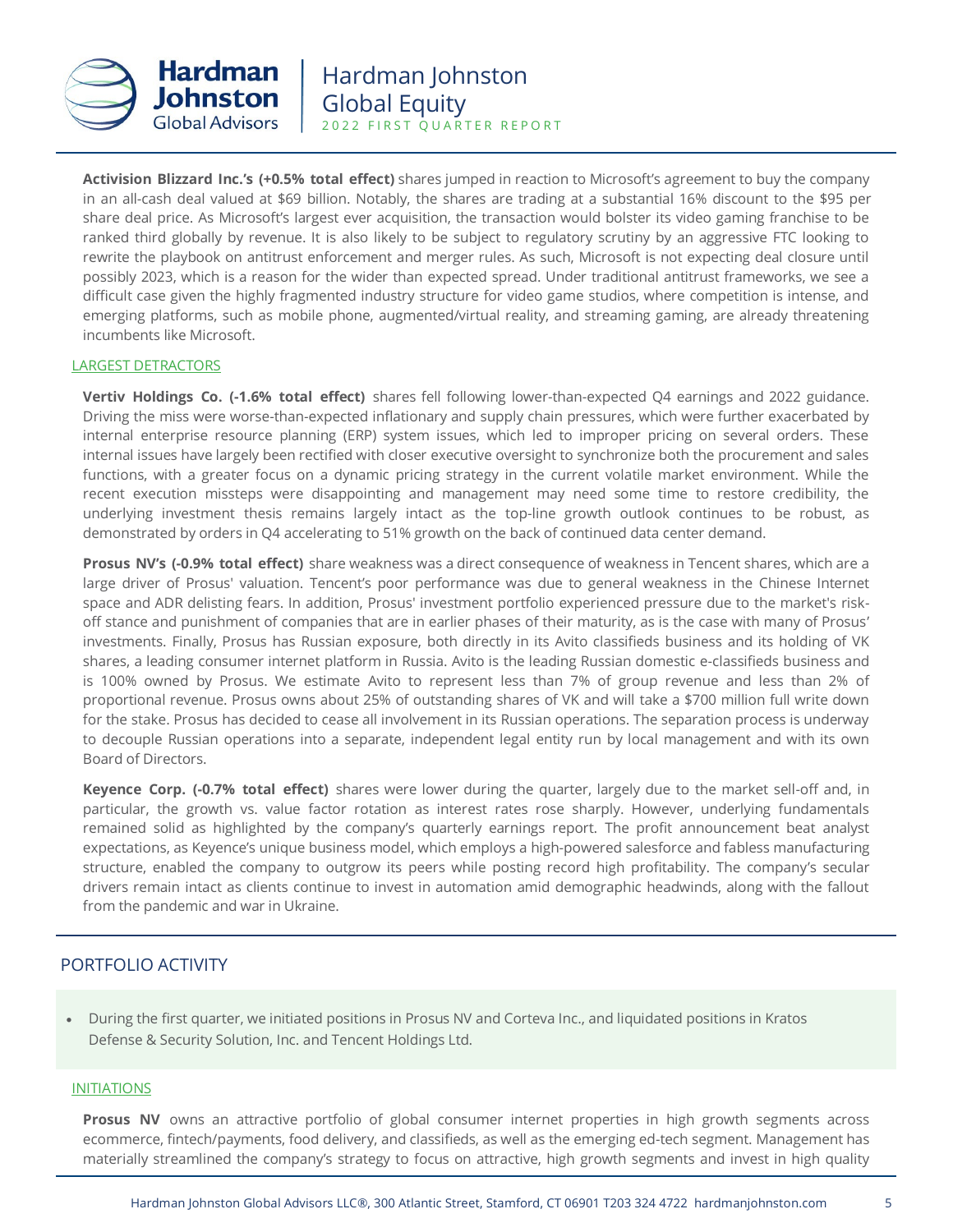

leaders in their respective markets. Prosus owns a large stake in Tencent, and its valuation is nearly justified by the Tencent investment alone. Additionally, the remaining portfolio is a huge call option on attractive, high-growth consumer internet platforms, primarily in Emerging Markets. Management has taken a series of actions, including big stock buybacks and restructuring, that will expose value in the stock. Management's investment track record impressively exceeds a 20% internal rate of return (IRR) over the past 10 years, even when excluding the fantastic results of its stake in Tencent.

**Corteva Inc.** is a global seed and agricultural chemicals leader, created through the combination of the agricultural businesses of Dow and Dupont. The company is a top 2 player in the seed industry, where intellectual property is a key competitive advantage through decades of research and development for various seed germplasm and trait characteristics. The agricultural chemicals business is also oligopolistic with vast chemical knowledge, product life cycle management, and regulatory know-how being key competitive barriers. The war in Ukraine has only exacerbated the already low grain inventory levels, and this is further compounded by rocketing fertilizer prices, which will further impact yields. This situation increases the importance of Corteva's products and will take several years to resolve given the time necessary for crops to grow. A centerpiece of the company's margin expansion strategy is the move to insource seed traits in order to minimize the company's elevated level of licensing fees paid to its competitor. Lastly, the company has a strong net cash balance sheet which provides capital deployment opportunities.

## LIQUIDATIONS

**Kratos Defense & Security Solutions, Inc.** was liquidated due to growing uncertainties around the timing of when the United States Air Force's Skyborg program would become a program of record. Although the company is still best positioned to benefit from the Pentagon's long-term defense strategy, which looks to build up a fleet of tactical drones, we deployed capital elsewhere in the portfolio where the upside potential was more attractive.

**Tencent Holdings Ltd.** was liquidated this past quarter. While we continue to like Tencent's strategy and growth prospects, we see a better opportunity in Prosus. Prosus is the single largest investor in Tencent by virtue of an early and prescient 2001 venture capital investment of \$36.5 million. Prosus retains a 29% stake in Tencent worth approximately 80% of Prosus' market cap. With the switch, we are upgrading to higher growth and a more attractive valuation, while maintaining significant exposure to Tencent and gaining leverage to an attractive portfolio of high growth, global consumer internet platforms that are not reflected in Prosus' valuation.

# MARKET OUTLOOK

Markets staged a modest recovery in the second half of March fueled by talks between Russia and Ukraine and hopes of a resolution to the conflict. However, it remains to be seen whether the rebound will be short lived or something more persistent.

Coming so soon after the pandemic, the war in Ukraine is a clear reminder that shocks not only to markets, but also to our way of life, are never far away. Countries and economies that are recovering from the effects of COVID will face another slowdown. The US is relatively insulated from a supply perspective but is still seeing the impact of higher energy prices and food costs, which especially impacts lower income consumers. Europe is more exposed to Russian oil and gas and is wrestling to readjust supply from other sources. Whether or not countries experience technical recession is somewhat academic. However, the conditions risk being painful for businesses and consumers alike.

Contending with inflation, or stagflation, in a slowing market characterized by spiking prices for essentials like food and energy will present an intense challenge for central banks. Monetary policy has begun to tighten and may go further and faster than anticipated. The Fed has made no secret about its desire to normalize rates, even if normal is lower than in the past, and doing so may give it some capacity to deal with challenges ahead. However, the risk of policy missteps has risen sharply.

Rising interest rates do not pose as much of a risk to businesses as in the past. High-quality growth companies in our universe carry low levels of leverage, putting them in a relatively strong position to navigate a difficult environment. Faced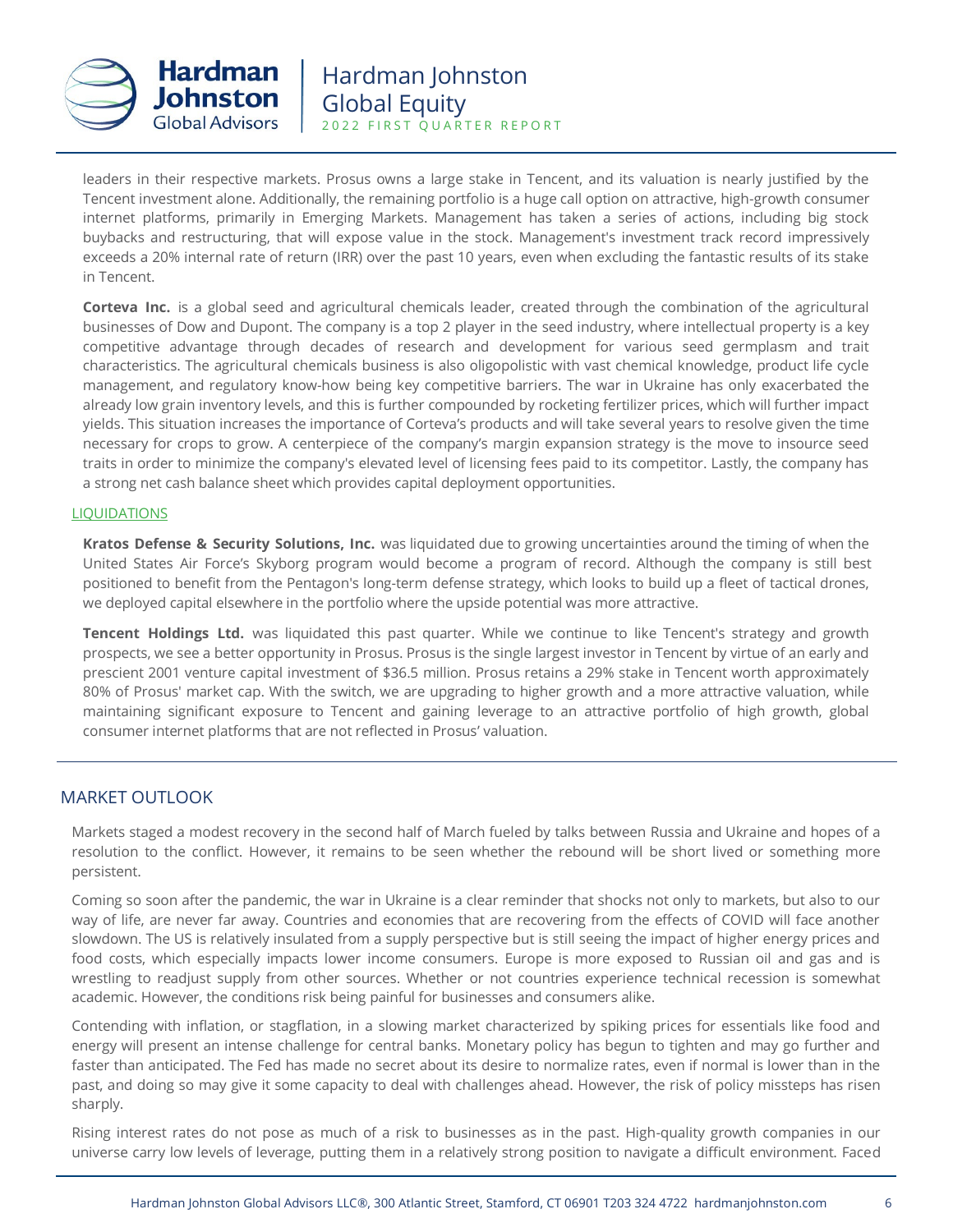

with uncertainty and volatility, the greatest risk is that boards postpone or perhaps cancel investment plans that could have been drivers of top line growth.

For investors, there is a lot to digest, and the near-term path is murky. However, over the long term, positive tailwinds and secular trends remain strong. In the context of labor market tightness, companies will need to invest in technological transformation to drive productivity improvements. Healthcare globally will benefit from demographic drivers for decades to come.

Perhaps one of the biggest opportunities will be the move to a low carbon economy. The shift will be widespread and create opportunities across a range of business sectors including clean energy, transportation, and agriculture. For instance, rising wealth in developing markets is creating increased demand for protein, which in turn will mean more farm animals, more competition for land, and greater environmental pressure. There are solutions being developed that will address the need for greater efficiency longer term.

Technology opportunities that play into environmental trends can be subtle and require deep research. Semiconductor manufacturer Wolfspeed is a leading innovator in chips made from silicon carbide. These chips are being used in many energy transition technologies, from extending the range of electric vehicles to more efficient and lower-cost solar and wind power.

The geopolitical backdrop will remain complicated and unpredictable. While Europe and the US are pushing for greater sanctions on Russia, China and India have been among those somewhat reluctant to take sides in the conflict. The impact may be a hardening of the international stance towards both countries.

China is also wrestling with domestic issues. The country still has some way to go to "live with COVID," and further lockdowns and economic disruption are likely. As we have seen over recent years, the Chinese government is willing to take near-term pain for what it views as long-term gain. However, it is also demonstrating increased flexibility. At March's National People's Congress, the theme of "Common Prosperity" was barely mentioned, potentially indicating a softening of its line on regulatory action. Indeed, China's Vice Premier Liu He said that the country would introduce policies favorable to the market and measures to boost growth.

Over the long run, China's expansion will decelerate but in the context of global growth will continue to look strong. Company prospects and valuations are also attractive, yet Chinese stocks were among the weakest performers in the first quarter. We reduced our International Equity strategy's exposure to China in 2021 and are monitoring the market closely. We need greater visibility over domestic issues and international listings via ADRs to invest with conviction.

Across international markets, growth stocks continue to lag more cyclical plays such as energy, materials, and financials that lack the secular growth we need for our investment approach. The outlook has become more complicated in the first quarter. However, we are secure in the knowledge that our focus on companies with strong balance sheets, pricing power, and competitive advantages will ensure resilience through the cycle. Meanwhile, our bottom-up approach is unearthing highly attractive companies around the globe that are benefiting from, and driving, long-term trends that will transcend shorter term challenges.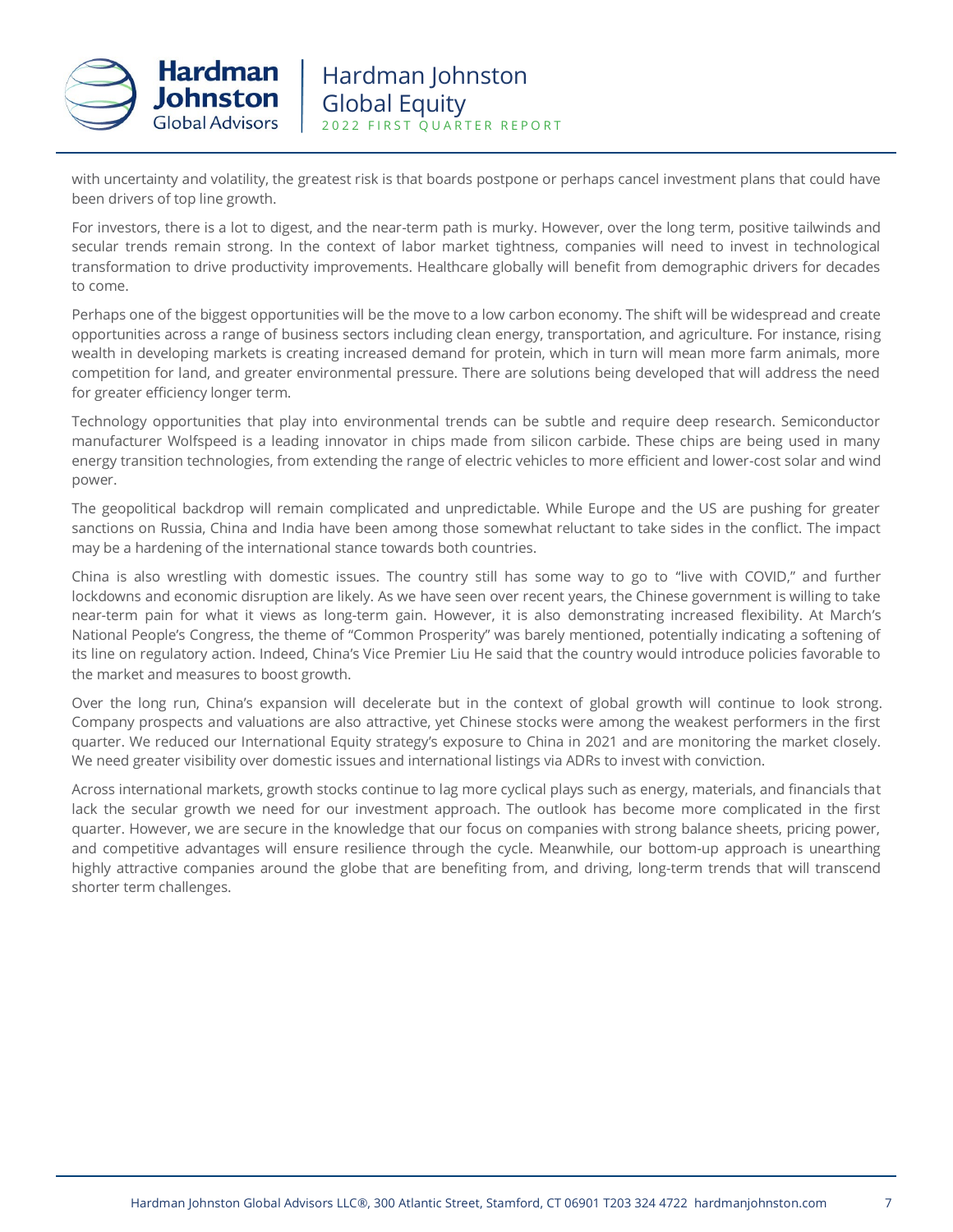

## **PORTFOLIO EXPOSURE (period ending March 31, 2022)**



Representative Portfolio MSCI AC World Net Index

Representative Portfolio MSCI AC World Net Index

# **PORTFOLIO CHARACTERISTICS (period ending March 31, 2022)**

|                                                     | Representative Portfolio |                |         | MSCI AC World Net Index |
|-----------------------------------------------------|--------------------------|----------------|---------|-------------------------|
|                                                     | Current                  | 5 Year Average | Current | 5 Year Average          |
| Capitalization                                      |                          |                |         |                         |
| Weighted Average Market Cap (\$B)                   | 363.6                    | 256.5          | 419.9   | 230.8                   |
| Median Market Cap (\$B)                             | 71.6                     | 76.6           | 12.4    | 11.0                    |
| <b>Growth Fundamentals</b>                          |                          |                |         |                         |
| EPS Growth: 3 to 5 year forecast $(\%)^1$           | 19.6                     | 18.7           | 13.6    | 12.5                    |
| EPS Growth: 5 year trailing $(\%)^1$                | 27.2                     | 23.6           | 15.8    | 13.3                    |
| <b>Value Fundamentals</b>                           |                          |                |         |                         |
| P/E Ratio: 12 Months - forward <sup>1</sup>         | 29.0                     | 28.4           | 21.9    | 20.4                    |
| P/E Ratio: 12 Months - trailing <sup>1</sup>        | 38.2                     | 36.5           | 25.1    | 22.6                    |
| PEG Ratio: forward <sup>1</sup>                     | 1.5                      | 1.5            | 1.6     | 1.6                     |
| Dividend Yield (%) <sup>2</sup>                     | 0.3                      | 0.6            | 1.8     | 2.1                     |
| Price/Book $3$                                      | 5.2                      | 5.2            | 2.9     | 2.4                     |
| <b>Quality Fundamentals</b>                         |                          |                |         |                         |
| Return on Equity: 5 Year $(\%)^1$                   | 18.9                     | 19.4           | 17.1    | 16.3                    |
| Return on Invested Capital: 5 Year (%) <sup>1</sup> | 13.2                     | 14.8           | 12.6    | 11.5                    |
| Other                                               |                          |                |         |                         |
| Number of Positions                                 | 33                       | 30             | 2,939   | 2,834                   |
| Beta: 3 year portfolio <sup>4</sup>                 | 1.2                      | 1.1            | 1.0     | 1.0                     |

<sup>1</sup>Interquartile weighted mean, <sup>2</sup>Weighted mean, <sup>3</sup>Weighted harmonic mean, <sup>4</sup>MPT beta (daily).

Past performance does not guarantee future results. Source: FactSet, Hardman Johnston Global Advisors LLC®. The data shown is of a representative portfolio for the Hardman Johnston Global Equity strategy and is for informational purposes only and is not indicative of future portfolio characteristics/returns. Actual results may vary for each client due to specific client guidelines and other factors. The representative portfolio was c most representative of the Global Equity strategy. Portfolio holdings and/or allocations shown above are as of the date indicated and may not be representative of future investments. Future investments may or may not be<br>pr